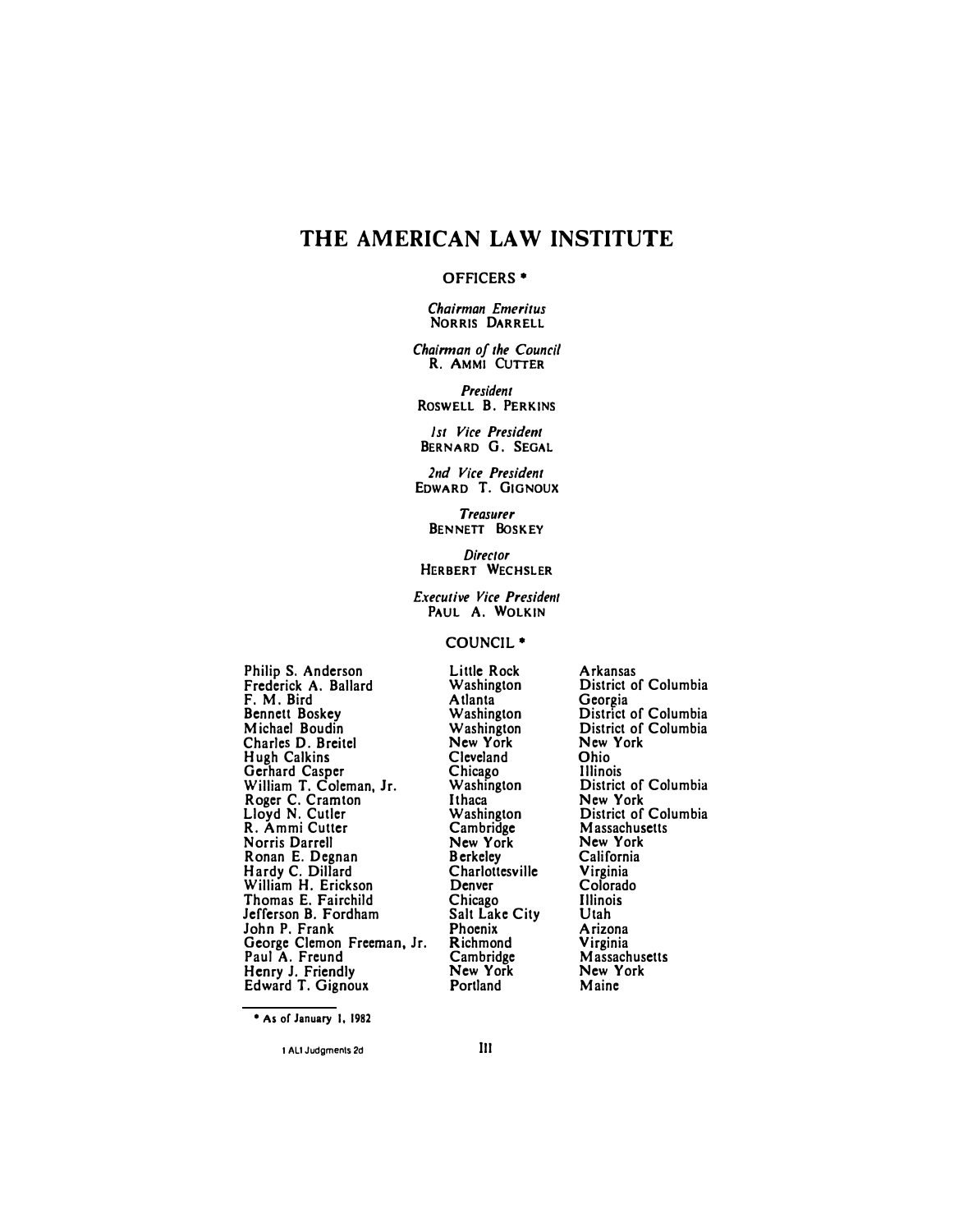#### **THE AMERICAN LAW INSTITUTE**

Ruth Bader Ginsburg Washington District of Columbia Erwin N. Griswold Washington District of Columbian Clement F. Haynsworth, Jr. Greenville South Carolina Clement F. Haynsworth, Jr. Greenville South Caroline South Carolina<br>Shirley M. Hufstedler Los Angeles California Shirley M. Hufstedler Los Angeles Califo<br>
Vester T. Hughes. Jr. Dallas Casas Vester T. Hughes, Jr. Dallas Texas Joseph F. Johnston Birmingham Alabama<br>Amalya L. Kearse New York New York Amalya L. Kearse **New York** New York New York New York New York New York New York New York New York New York New York New York New York New York New York New York New York New York New York New York New York New York New Y Edward Hirsch Levi Chicago Illinois Hans A. Linde Salem Oregon Robert MacCrate 1912 - New York New York<br>
Hale McCown 1922 - Lincoln 1920 - Nebraska Hale McCown Wade H. McCree, Jr. **Ann Arbor** Michigan<br>Carl McGowan **Mashington** District o Vincent L. McKusick **Portland** Maine<br>
Roswell B. Perkins **New York** New York **Roswell B. Perkins** Louis H. Pollak Philadelphia Pennsylvania Ernest J. Sargeant Boston Massachusetts<br>
Walter V. Schaefer Chicago Blinois Walter V. Schaefer Chicago Bernard G. Segal Chicago Bernard G. Segal Chicago Bernard G. Segal Chicago Bernard C Bernard G. Segal Philadelphia Pennsylvania Wm. Reece Smith, Jr. Tampa Florida<br>Lyman M. Tondel, Jr. New York New York Lyman M. Tondel, Jr.<br>
John W. Wade **Nashville** Rennessee\* John W. Wade Patricia M. Wald Washington District of Columbia<br>
Lawrence E. Walsh Cklahoma City Oklahoma Lawrence E. Walsh Chahoma C<br>
William H. Webster Chahoma C Herbert P. Wilkins James H. Wilson, Jr. Atlanta Georgia Frank M. Wozencraft Houston Texas<br>
Charles Alan Wright Austin Texas Charles Alan Wright

Washington District of Columbia<br>Portland Maine District of Columbia Washington **District of Columbia**<br>Boston **Massachusetts** 

# *Emeritus Council Members*

| John G. Buchanan              | Pittsburgh      | Pennsylvania         |
|-------------------------------|-----------------|----------------------|
| William J. Jameson            | <b>Billings</b> | Montana              |
| William L. Marbury            | Baltimore       | Maryland             |
| <b>Charles Merton Merrill</b> | San Francisco   | California           |
| Roger J. Traynor              | <b>Berkeley</b> | California           |
| Charles H. Willard            | <b>Somers</b>   | New York             |
| John Minor Wisdom             | New Orleans     | Louisiana            |
| Charles E. Wyzanski, Jr.      | <b>Boston</b>   | <b>Massachusetts</b> |

**• Williamsburg, Virginia (Academic Year, 1981-82)** 

The Executive Office **THE AMERICAN LAW INSTITUTE**  4025 Chestnut Street Philadelphia, Pennsylvania 19104